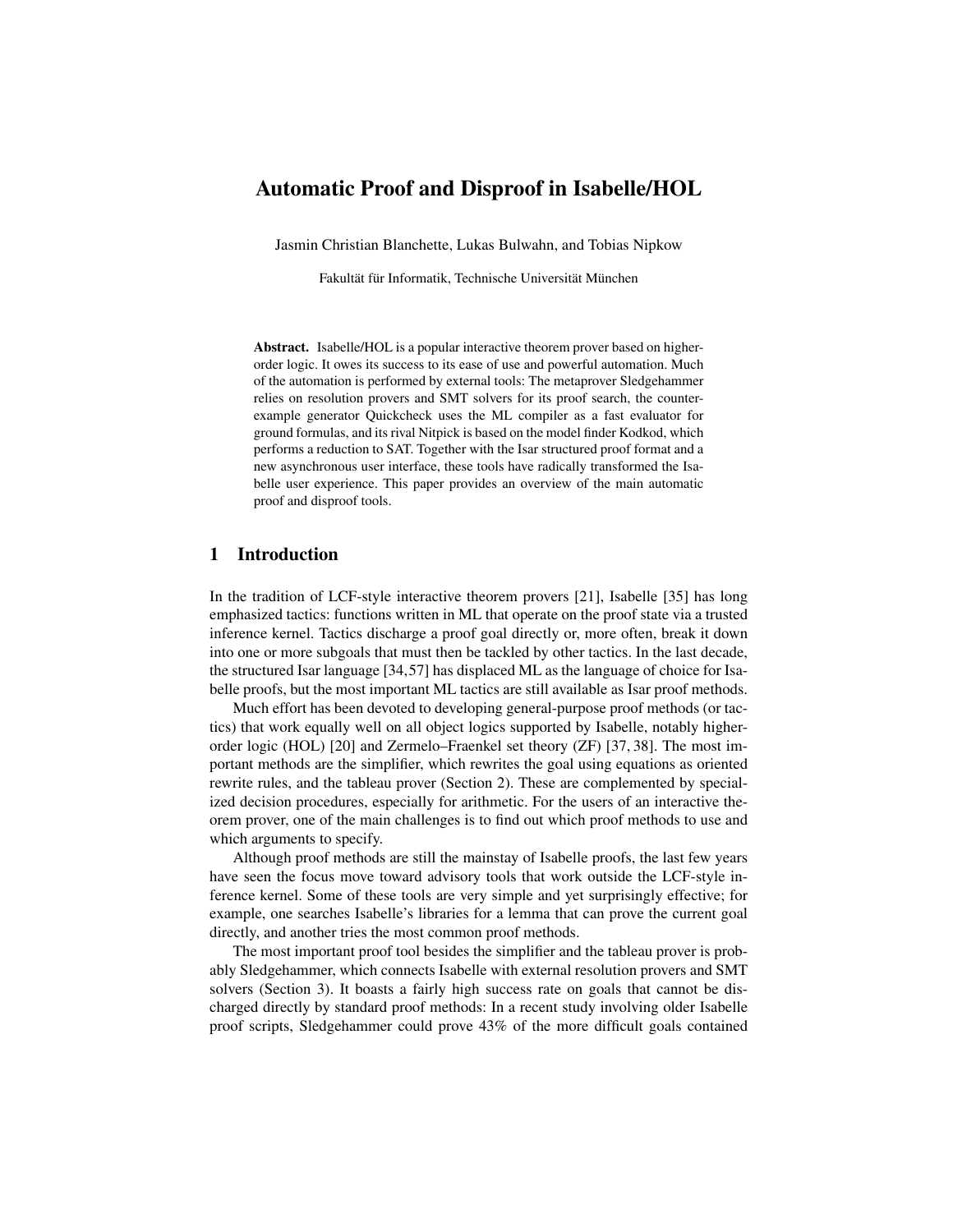in those proofs [\[6\]](#page-13-2). The addition of SMT solvers is recent and helps solve both arithmetic and nonarithmetic problems [\[6\]](#page-13-2). Sledgehammer works well in combination with structured Isar proofs: The new way of teaching Isabelle is to let students think up intermediate properties and rely on automatic tools to fill in the gaps, rather than teach them low-level tactics and have them memorize lemma libraries [\[41,](#page-14-4) §4].

As useful as they might be, most automatic proof tools are helpless in the face of an invalid conjecture. Novices and experts alike can enter invalid formulas and find themselves wasting hours (or days) on an impossible proof; once they identify and correct the error, the proof is often easy. To make proving more enjoyable and productive, Isabelle includes counterexample generators that complement the proof tools. The main ones are Quickcheck (Section [4\)](#page-6-0) and Nitpick (Section [5\)](#page-9-0).

Quickcheck [\[3\]](#page-13-3) combines Isabelle's code generation infrastructure with random testing, in the style of the QuickCheck tool for Haskell [\[14\]](#page-13-4). It analyses the definitions of inductively defined predicates to generate values that satisfies them by construction [\[11\]](#page-13-5) and has recently been extended with exhaustive testing and narrowing.

A radically different approach is based on systematic model enumeration using a SAT solver. This approach was pioneered by the tool Refute [\[54\]](#page-15-1) and is now embodied by Nitpick [\[8\]](#page-13-6). Nitpick looks for finite fragments (substructures) of infinite countermodels, soundly approximating problematic constructs. Common Isabelle idioms, such as inductive and coinductive predicates and datatypes as well as recursive and corecursive functions, are treated specially to ensure efficient SAT solving. The actual reduction to SAT is performed by the Kodkod library [\[53\]](#page-15-2) (the Alloy Analyzer's [\[25\]](#page-14-5) backend).

With so many tools at their disposal, users run the risk of forgetting to invoke them at the right point; this is especially true for the counterexample generators, given that humans have a natural tendency to trust their own conjectures. For this reason, the proof and disproof tools can be set up to run automatically in parallel for a few seconds on all newly entered conjectures. They can of course also be launched at any point in a proof with a more liberal time limit. Either mode of operation exploits multiple processor cores if they are available, and Sledgehammer also sends its problems to remote servers to further distribute the load.

## <span id="page-1-0"></span>2 Standard Proof Methods

Isabelle provides the user with an array of general-purpose proof methods that perform proof search. We discuss the most important ones.

### 2.1 Simplification

Just as in ACL2 [\[26\]](#page-14-6), simplification is the main workhorse in Isabelle. It performs conditional, contextual rewriting with a number of hooks for customizations:

- *Pattern-driven simplification procedures* that derive and apply rewrite rules dynamically. Many such procedures are preinstalled, notably arithmetic simplification procedures for numerals and symbolic terms.
- *Special solvers for conditional rewrite rules*. Typical examples are fragments of linear arithmetic and a transitive closure prover for arbitrary transitive relations.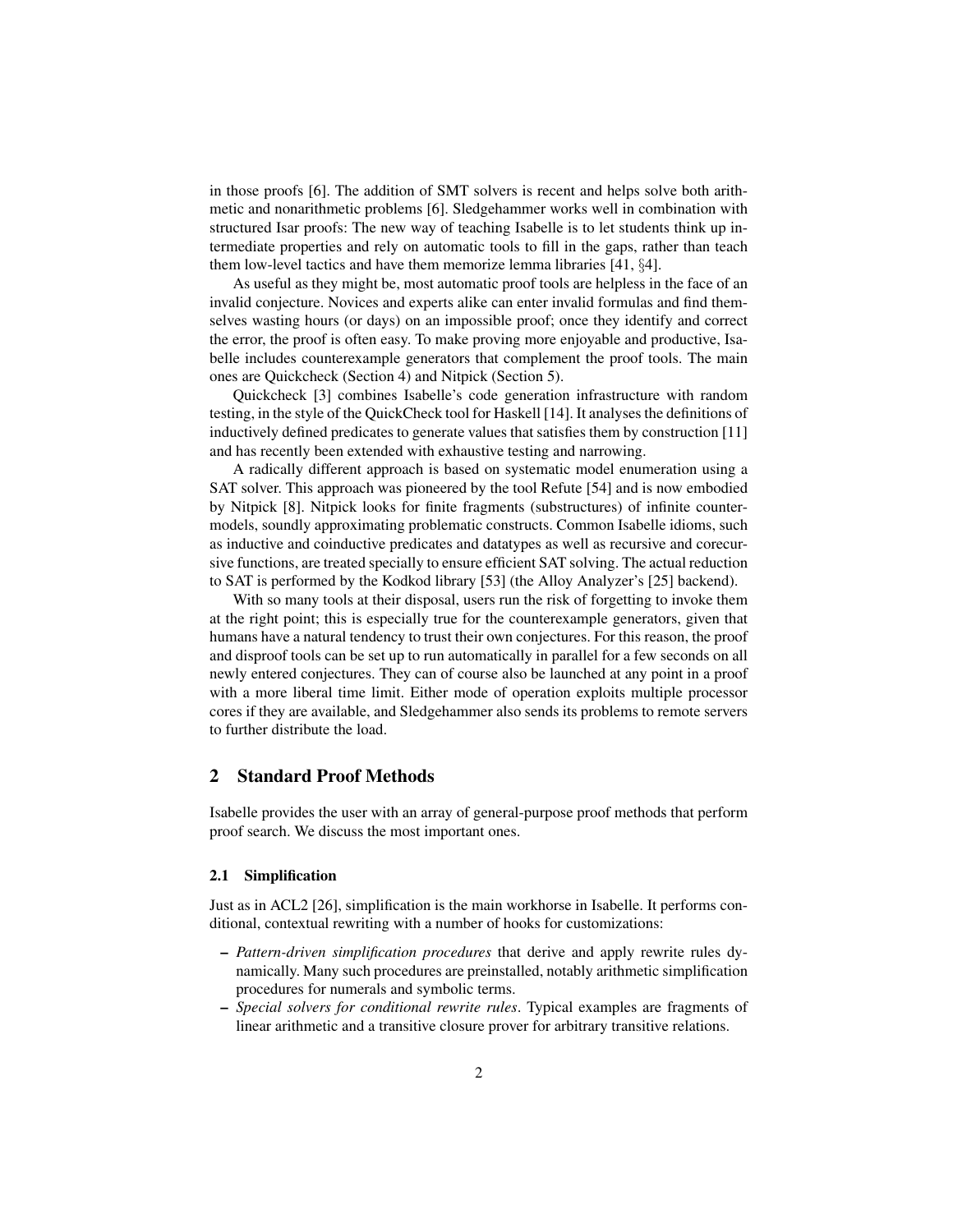– *Special "loopers"* that massage the goal after each round of simplification. Case splitting methods are provided this way.

The power of the simplifier is due to these extensions to rewriting together with the vast and growing library of registered rewrite rules.

### 2.2 Auto & Co.

On the user level, the simplifier is eclipsed by *auto*, a proof method that interleaves simplification with a small amount of proof search. It is impossible to describe succinctly what *auto* does due to its heuristic, ad hoc nature. Its great strength is its ability to discharge the easy parts of a goal and leave the user with the more difficult ones. This helps the user to quickly focus on the core of a problem.

Strengthened versions of *auto* perform more sophisticated proof search, while still interleaving it with simplification. The search is based on tableau methods [\[39\]](#page-14-7). These methods are often useful, but since search is involved, not only are they slower than the simplifier and *auto*, they are endgame provers that do not provide any hints when they fail to prove the goal.

#### 2.3 Blast and Metis

The tableau implementation mentioned above can be very slow because every inference step is performed directly on the proof state, via the Isabelle kernel. For more performance, users can choose *blast* [\[40\]](#page-14-8), a tableau prover written directly in ML that bypasses the kernel; once a proof has been found, it is replayed in the kernel to check it. The *blast* method outperforms the kernel-based tableau implementation by a wide margin but is no match for the best automatic provers. Nor does it know about simplification, which is a great loss.

Taking this one step further, Metis is a resolution theorem prover written in ML by Hurd [\[24\]](#page-14-9). Metis is sufficiently capable that it is a respectable competitor at CASC [\[51\]](#page-15-3). It has been ported to Isabelle and follows the same philosophy as *blast*: The proof search is performed directly in ML, and any proof found is checked by the Isabelle kernel.

The *blast* method relies on an extensible lemma database that drives the search and that is preconfigured to reason about sets, functions and relations, which makes it quite user-friendly. In contrast, Isabelle's version of Metis knows only about pure logic and derives its knowledge about other operators from explicitly supplied lemmas. Although Metis can be invoked directly, in practice Metis calls are almost always generated by Sledgehammer for reconstructing external resolution proofs (Section [3.4\)](#page-4-0).

## <span id="page-2-0"></span>3 Sledgehammer: Proof Discovery Using External Provers

Sledgehammer [\[31,](#page-14-10) [42\]](#page-14-11) is Isabelle's subsystem for harnessing the power of first-order automatic theorem provers. Given a conjecture, it heuristically selects a few hundred relevant facts (lemmas, definitions, or axioms) from Isabelle's libraries, translates them to first-order logic along with the conjecture, and delegates the proof search to external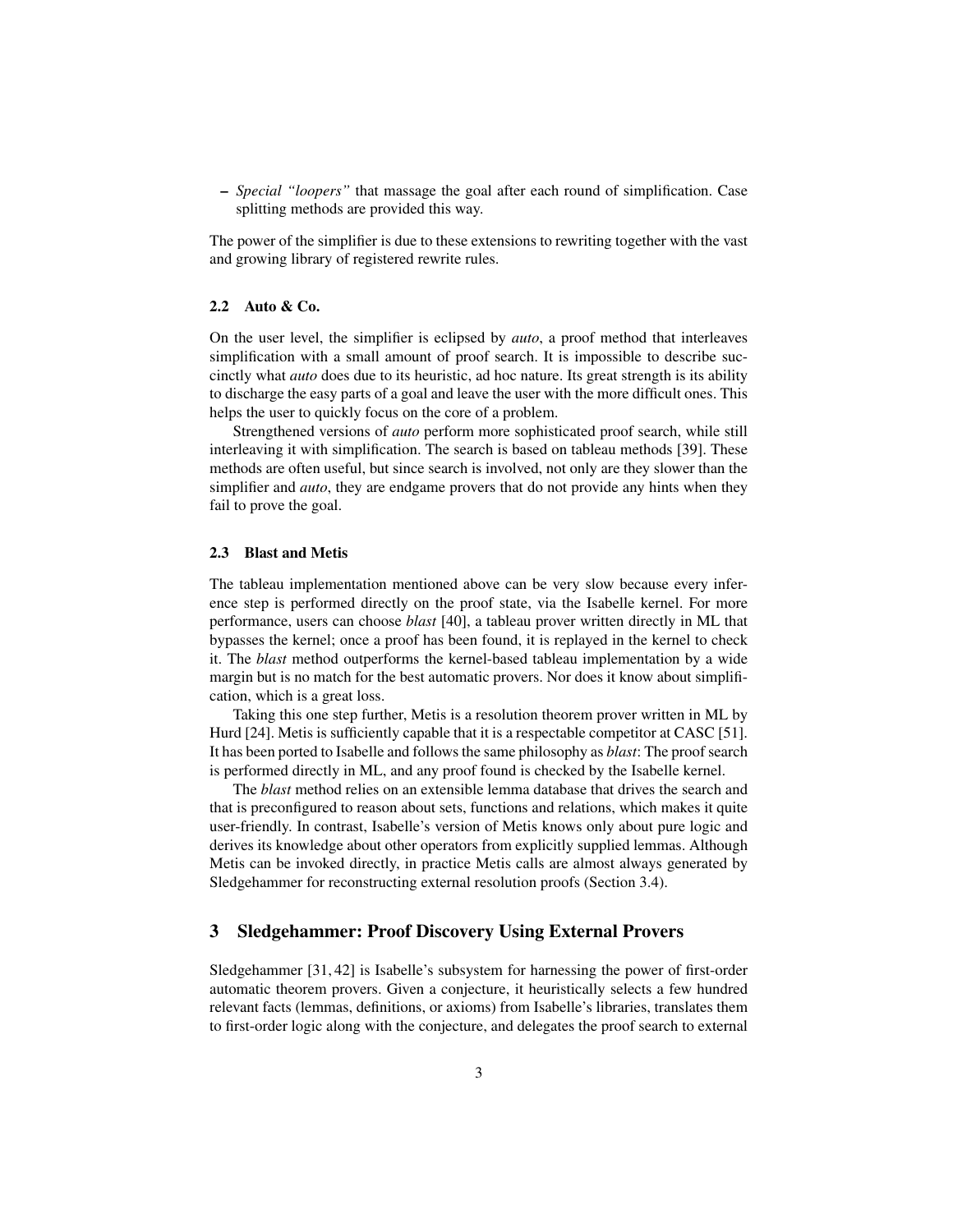resolution provers (E [\[48\]](#page-15-4), SPASS [\[56\]](#page-15-5), and Vampire [\[44\]](#page-14-12)) and SMT solvers (CVC3 [\[2\]](#page-13-7), Yices [\[16\]](#page-13-8), and Z3 [\[33\]](#page-14-13)). Sledgehammer is very effective [\[9\]](#page-13-9) and has achieved great popularity with users, novices and experts alike.

### 3.1 Relevance Filtering

Most automatic provers perform poorly in the presence of thousands of axioms. Sledgehammer employs a simple relevance filter [\[32\]](#page-14-14) to extract a few hundred facts from Isabelle's libraries that seem relevant to the problem at hand. Despite its simplicity, this filter greatly improves Sledgehammer's success rate.

The filter works iteratively. The first iteration selects facts that share all or nearly all of their constants (symbols) with the conjecture. Further iterations also include facts that share constants with previously selected facts, until the desired number of facts is reached. Observing that some provers cope better with large axiom bases than others, that number was optimized independently for each prover.

### 3.2 Translation to First-Order Logic

Isabelle's formalism, polymorphic higher-order logic with type classes [\[59\]](#page-15-6), is much richer than the first-order logics supported by the automatic provers. Sledgehammer relies on different translations depending on the class of prover [\[6,](#page-13-2) [31\]](#page-14-10).

For resolution provers, standard techniques are employed to translate HOL formulas to classical first-order logic: λ-abstractions are rewritten to combinators, and curried functions are passed varying numbers of arguments by means of an explicit apply operator. Until recently, the translation of types was unsound: It provided enough type information to enforce correct type class reasoning but not to specify the type of every term. (Because the proofs are rechecked by Isabelle's inference kernel, soundness is not crucial.) The current implementation safely erases most type information by inferring type monotonicity [\[7,](#page-13-10) [15\]](#page-13-11), resulting in a sound and efficient encoding.

For SMT solvers, the translation maps equality and arithmetic operators to the corresponding SMT-LIB [\[43\]](#page-14-15) concepts. The SMT-LIB logic is many-sorted, which would seem to make it more appropriate to encode HOL typing information than classical firstorder logic, but it does not support polymorphism. The solution is to monomorphize the formulas: Polymorphic formulas are iteratively instantiated with relevant ground instances of their polymorphic constants. This process is iterated to obtain the monomorphized problem. Partial applications are translated using an apply operator, but in contrast with the combinator approach used when communicating with resolution provers, λ-abstractions are lifted into new rules, thereby introducing fresh constants.

### 3.3 Invocation of External Provers

Sledgehammer lets the external provers run in parallel, either locally or remotely. On a typical Isabelle installation, E, SPASS, and Z3 are run on the user's machine, whereas Vampire and the SInE metaprover [\[23\]](#page-14-16) are provided via the remote SystemOnTPTP service [\[50\]](#page-15-7). Users can also enable CVC3 and Yices.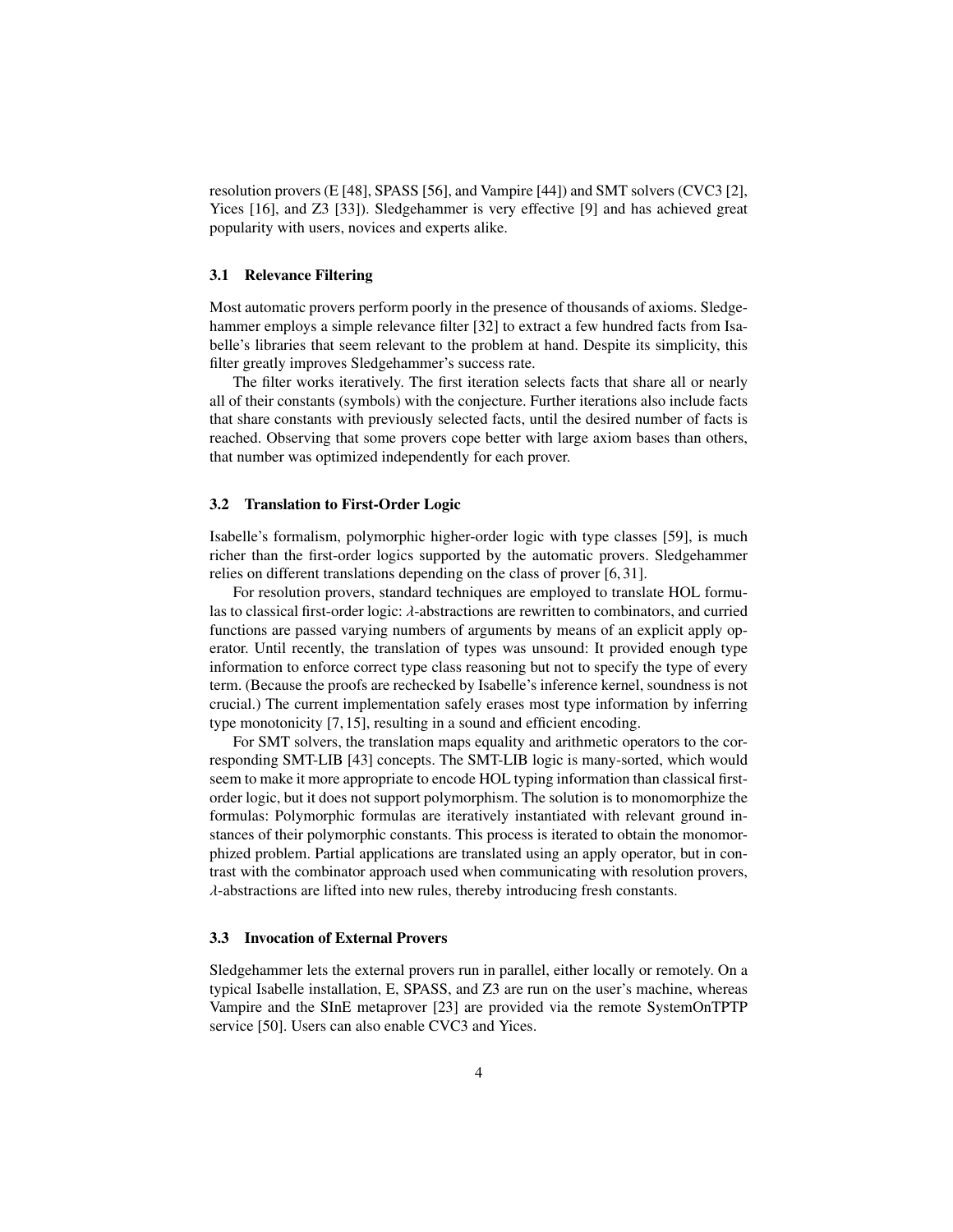

<span id="page-4-1"></span>Fig. 1. Sledgehammer's architecture

Figure [1](#page-4-1) depicts the architecture, omitting proof reconstruction and minimization. Two instances of the relevance filter are run, to account for different sets of built-in constants. The relevant facts and the conjecture are translated to the TPTP [\[52\]](#page-15-8) or SMT version of first-order logic, and the resulting problems are passed to the provers. The translation for Z3 is done slightly differently than for CVC3 and Yices to profit from Z3's support for nonlinear arithmetic.

Third-party provers should ideally be bundled with Isabelle and ready to be used without requiring configuration. Isabelle includes CVC3, E, SPASS, and Z3 executables for the major hardware platforms; users can download Yices and Vampire, whose licenses forbid redistribution, but most simply run Vampire remotely on SystemOn-TPTP. In addition, we set up a server in Munich in the style of SystemOnTPTP for running CVC3 and Z3 remotely.

Remote servers are satisfactory for proof search, at least when they are up and running and the user has Internet access. They also help distribute the load: Unless the user's machine has eight processor cores, it would be reckless to launch four resolution provers and three SMT solvers and expect the Isabelle user interface to remain responsive. The parallel invocation of provers is invaluable: Running E, SPASS, and Vampire together for five seconds solves as many problems as running a single prover for two minutes [\[9,](#page-13-9) §8].

#### <span id="page-4-0"></span>3.4 Proof Reconstruction

In keeping with the LCF philosophy [\[21\]](#page-13-0), Isabelle theorems can only be generated within a small inference kernel. It is possible to bypass this safety mechanism, if some external tool is to be trusted as an oracle, but all oracle inferences are tracked.

For resolution provers, Sledgehammer performs true proof reconstruction by running Isabelle's built-in resolution prover, Metis, supplying it with the short list of facts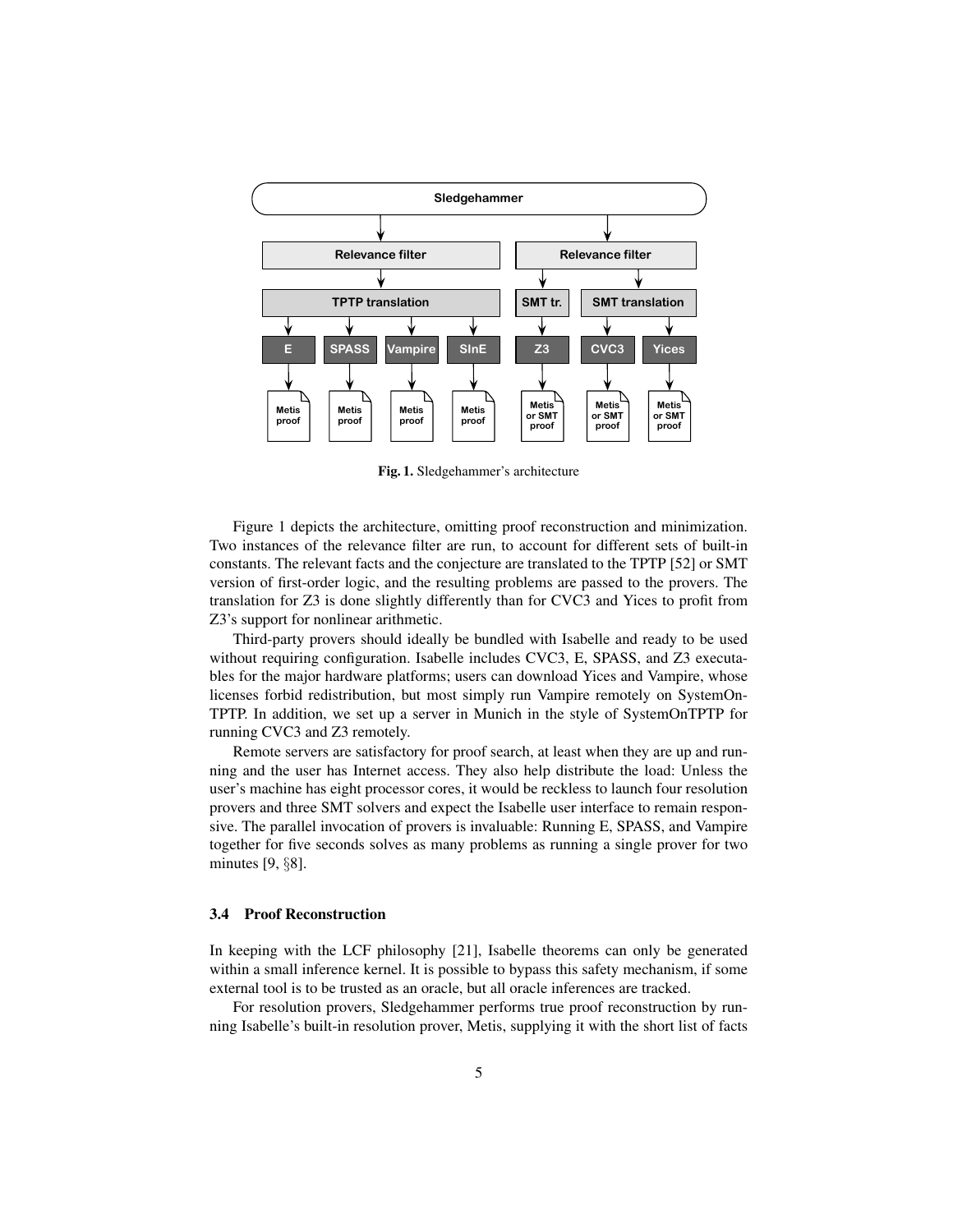used in the proof found by the prover. Given only a handful of facts, Metis usually succeeds within milliseconds. Since Metis has to re-find the proof, the external provers are essentially used as very precise relevance filters.

As an example, consider the conjecture "length  $(t \, x \, s) \leq \text{length } x \, s$ ", which states that the length of a list's tail (its "cdr") is less than or equal to the length of the entire list. Thanks to Vampire, Sledgehammer finds the following proof:

**by** (*metis append Nil2 append eq conv conj drop eq Nil drop tl tl.simps*(1))

Proof reconstruction using Metis loses about 4% of resolution proofs because Metis times out, typically because the proof found by the external prover is too long. Sledgehammer then falls back on a detailed Isabelle proof, expressed in the structured Isar language. While the detailed output is primarily designed for replaying resolution proofs, it also has a pedagogical value. Unlike Isabelle's automatic tactics, which are black boxes, the proofs delivered by Sledgehammer can be inspected and understood, as in the example below:

### **proof** –

```
have "tl [] = []" by (metis tl.simps(1))
  hence "∃u. xs @u = xs ∧ t1u = []" by (metis append_Nil2)
  hence "tl (drop (length xs) xs) = []" by (metis append_eq_{conv\_conj})hence "drop (length xs) (tl xs) = []" by (metis drop_tl)
  thus "length (t \mid xs) \leq \text{length} xs" by (metis drop_eq_Nil)
qed
```
The generated proofs often require some postediting to make them syntactically correct. Efforts are underway to make the generated output both more robust and more concise.

On the SMT side of things, proofs that involve no arithmetic reasoning steps can usually be replayed by Metis; otherwise, step-by-step proof replay is supported for Z3 [\[10\]](#page-13-12), whereas CVC3 and Yices can be invoked as oracles. Z3 proof replay relies extensively on Isabelle's simplifier, tableau prover, and arithmetic decision procedures. Certificates make it possible to store Z3 proofs alongside Isabelle formalizations, allowing proof replay without Z3; only if the formalizations change must the certificates be regenerated. Using SMT solvers as oracles requires trusting both the solvers and the translation to first-order logic, so it is generally frowned upon.

### 3.5 Proof Minimization

The external provers frequently use many more facts than are necessary. Sledgehammer's minimization tool takes the set of used facts returned by a prover and repeatedly invokes the prover with subsets of the facts to find a minimal set. Depending on the number of initial facts, it relies either on a naive linear algorithm that attempts to remove one fact at a time or on a binary algorithm that recursively bisects the facts [\[9,](#page-13-9) §7].

Minimization often improves Metis's performance and success rate, while removing clutter from the Isabelle formalizations. For some provers, it is difficult or impossible to extract the list of used facts from the proof; minimization is then the only option. For example, the detailed proofs returned by CVC3 always refer to all facts, whether they are actually needed or not, and there is no easy criterion to isolate the needed facts.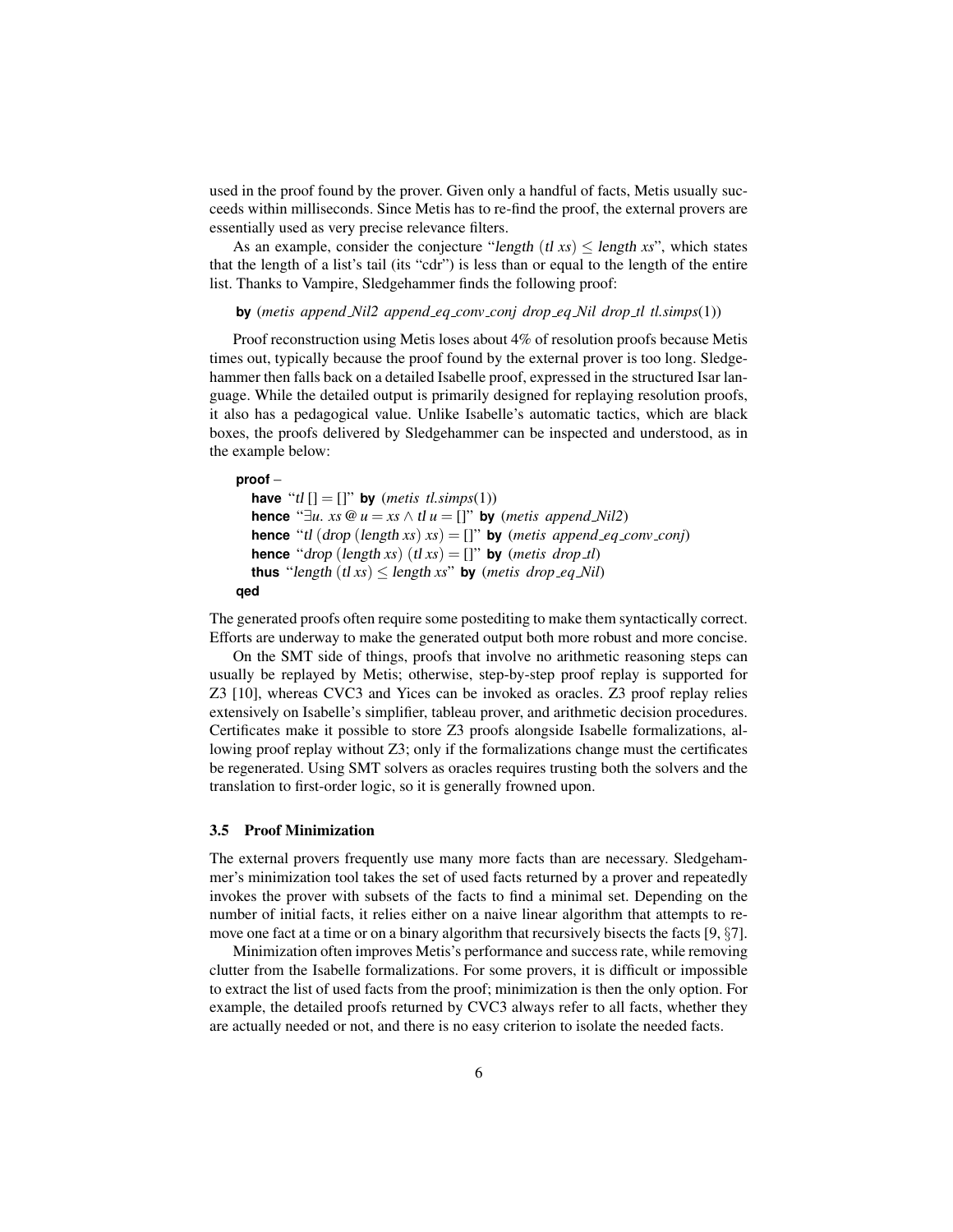# <span id="page-6-0"></span>4 Quickcheck: Counterexample Generation by Testing

Isabelle's proof methods and Sledgehammer are effective for proving valid conjectures, but given an invalid conjecture they normally fail to detect the invalidity, let alone produce an informative counterexample. This is where Quickcheck comes into play.

Quickcheck was originally modeled after the QuickCheck tool for Haskell [\[14\]](#page-13-4), which tests user-supplied properties of a Haskell program for randomly generated values. We recently extended Quickcheck with exhaustive and narrowing-based testing as complements to random testing. Exhaustive testing checks the formula for every possible set of values up to a given bound, as in SmallCheck [\[46\]](#page-14-17), and hence finds counterexamples that random testing might miss. Narrowing can be more precise and more efficient than the other two approaches because it considers the formula symbolically, instead of testing a finite set of ground values.

Thanks to a static data-flow analysis inspired by logic programming [\[11\]](#page-13-5), Quickcheck derives test data generators that take premises into account to help avoid the vacuous test cases that plague most specification testing tools.

### 4.1 Random and Exhaustive Testing

Quickcheck's random testing strategy repeatedly evaluates the conjecture with pseudorandom values for its free variables. The procedure is parameterized by a size bound on the generated values and the number of tests to perform. The distribution is biased toward smaller values [\[3,](#page-13-3) §4].

In principle, Quickcheck could use the Isabelle simplifier to evaluate the conjecture for specific values of its free variables, but it is much more efficient to translate the conjecture and related definitions to an ML (or Haskell) program, exploiting Isabelle's code generation infrastructure [\[22\]](#page-14-18): The ML runtime environment can check millions of test cases within seconds, which is thousands of times faster than the simplifier.

Random testing tends to be fast and sometimes finds large counterexamples. Indeed, the QuickCheck tool for Haskell includes a minimizer to reduce overly large counterexamples, a refinement that our Quickcheck implementation currently lacks. But random testing can easily miss counterexamples, even seemingly obvious ones. It also struggles with conjectures that have hard-to-satisfy premises.

An alternative strategy is exhaustive testing, which systematically enumerates values up to a size bound (e.g., all lists of length up to 5). This ensures that all possible variable assignments up to a given size are tested. Hence, if there is a small enough counterexample, it will be found. The main drawback of this strategy is that the number of test cases quickly explodes with increasing size bounds.

Through empirical testing we found the two strategies to be roughly comparable on most types of formula, but exhaustive testing tends to be more successful on conjectures with hard-to-satisfy premises, simply because it will encounter the few small values that fulfill the conditions if such values exist, whereas random testing might miss them. The following conjecture about lists illustrates this point:

nth  $(xs \otimes ys)$  (length  $xs + n$ ) = nth *xs n*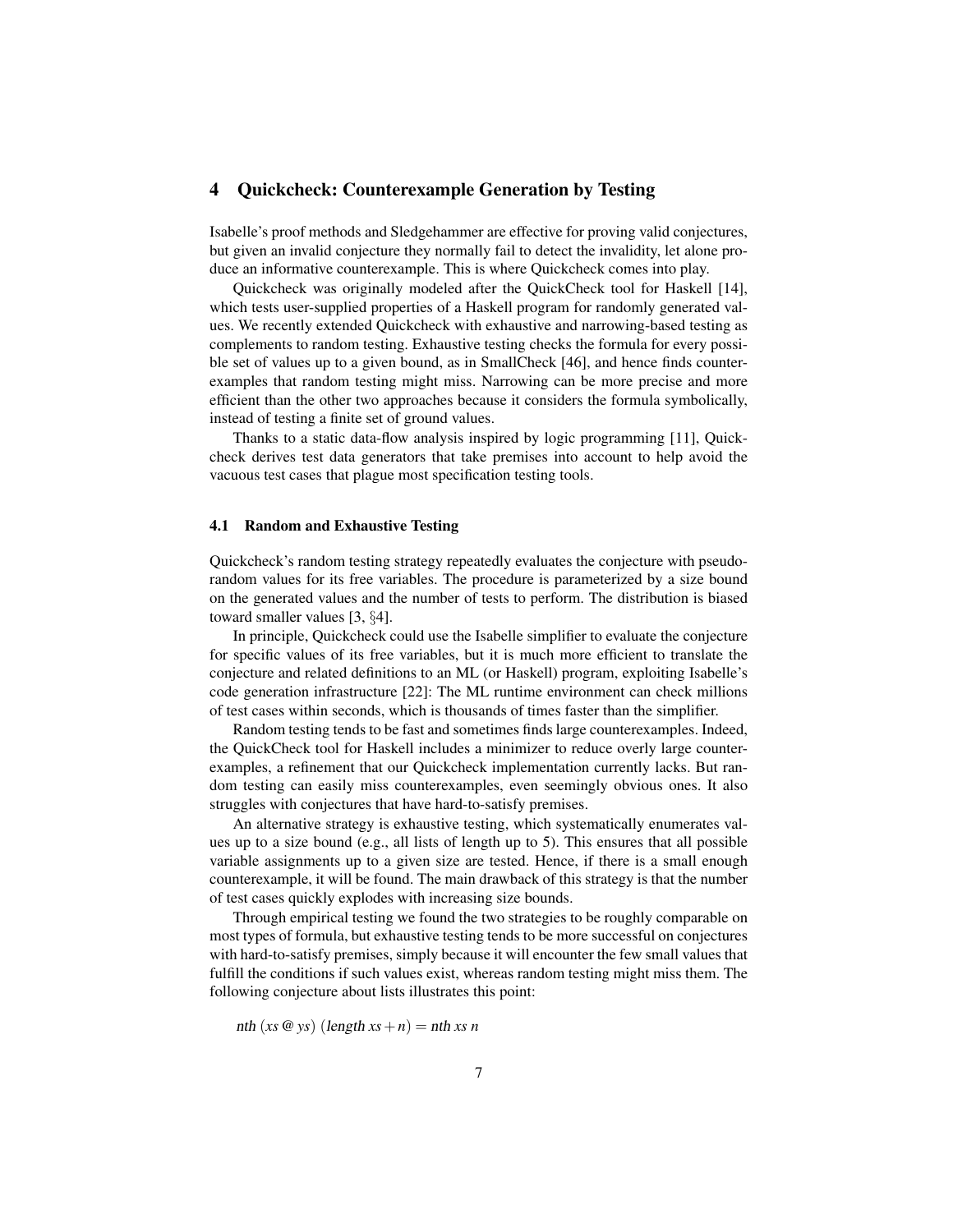The *nth* function returns the element at a given index in a list, and  $\omega$  is the append operator. The conjecture attempts to relate the elements of *xs*@*ys* with those of *ys*, but a typo slipped in: The right-hand side should read nth *ys n*. Exhaustive testing immediately finds a counterexample with  $xs = [a_1]$  and  $ys = [a_2]$  (for  $a_1 \neq a_2$ ). Random testing typically fails to find the counterexample, even with hundreds of iterations, because randomly chosen values for *n* are almost always out of bounds. Since such examples occur frequently in practice, we have now made exhaustive testing the default strategy.

### 4.2 Test Data Generation

Random and exhaustive testing generate values without analyzing the conjecture. This can lead to many vacuous test cases, as in this simple example:

length 
$$
xs
$$
 = length  $ys \land zip xs$   $ys = zs$   $\implies$  map  $fst zs = xs \land map$   $snd zs = ys$ 

The random and exhaustive strategies first generate values for *xs*, *ys*, and *zs* in an unconstrained fashion and then check the premises, namely that *xs* and *ys* are of equal length and that *zs* is the list obtained by zipping *xs* and *ys* together. For the vast majority of variable assignments, the premises are not fulfilled, and the conclusion is left untested. Clearly, it is desirable to take the premises into account when generating values.

We recently extended Quickcheck with test data generators that construct values in a bottom-up fashion, simultaneously testing the conjecture and generating appropriate values [\[11\]](#page-13-5). Briefly, we synthesize the test data generator associated with a given premise by reformulating the premise as Horn clauses and computing their data-flow dependencies; from this data-flow analysis, we synthesize generators that directly compute appropriate value.

When transforming the premises to Horn clauses, we replace *n*-ary functions with  $(n+1)$ -ary predicates; this gives more freedom to the data-flow analysis, which can then invert functions. The data-flow analysis is an extension of a classic analysis from logic programming. To execute a predicate, its arguments are classified as input or output, made explicit by means of modes. A *mode* is a data-flow assignment that annotates all arguments of a predicate as input (*i*) or output (*o*). For example, the binary predicate of type  $\alpha$  *list*  $\rightarrow$  *nat*  $\rightarrow$  *bool* corresponding to the function length supports several modes:

- From the first argument *xs*, we can compute the second argument by evaluating length *xs*. This corresponds to the mode  $i \rightarrow o \rightarrow bool$ .
- Inversely, we can enumerate lists of a given length:  $o \rightarrow i \rightarrow bool$ .
- Given a list and a natural number, we can check whether the list's length equals that number:  $i \rightarrow i \rightarrow bool$ .
- Or we can simply enumerate all pairs  $(xs, n)$  such that length  $xs = n$ . This is the mode  $\rho \rightarrow \rho \rightarrow bool$ .

In the classic analysis, a mode is only possible if the Horn clauses allow a complete data-flow from input to output values. For Quickcheck, if the mode analysis fails to produce a complete mode assignment because the values of some variables are not constrained by the premises, we fall back on the random or exhaustive strategy to fill in the gaps in the data flow. For example, given the Horn clause  $P x \Longrightarrow Q x y$ , where P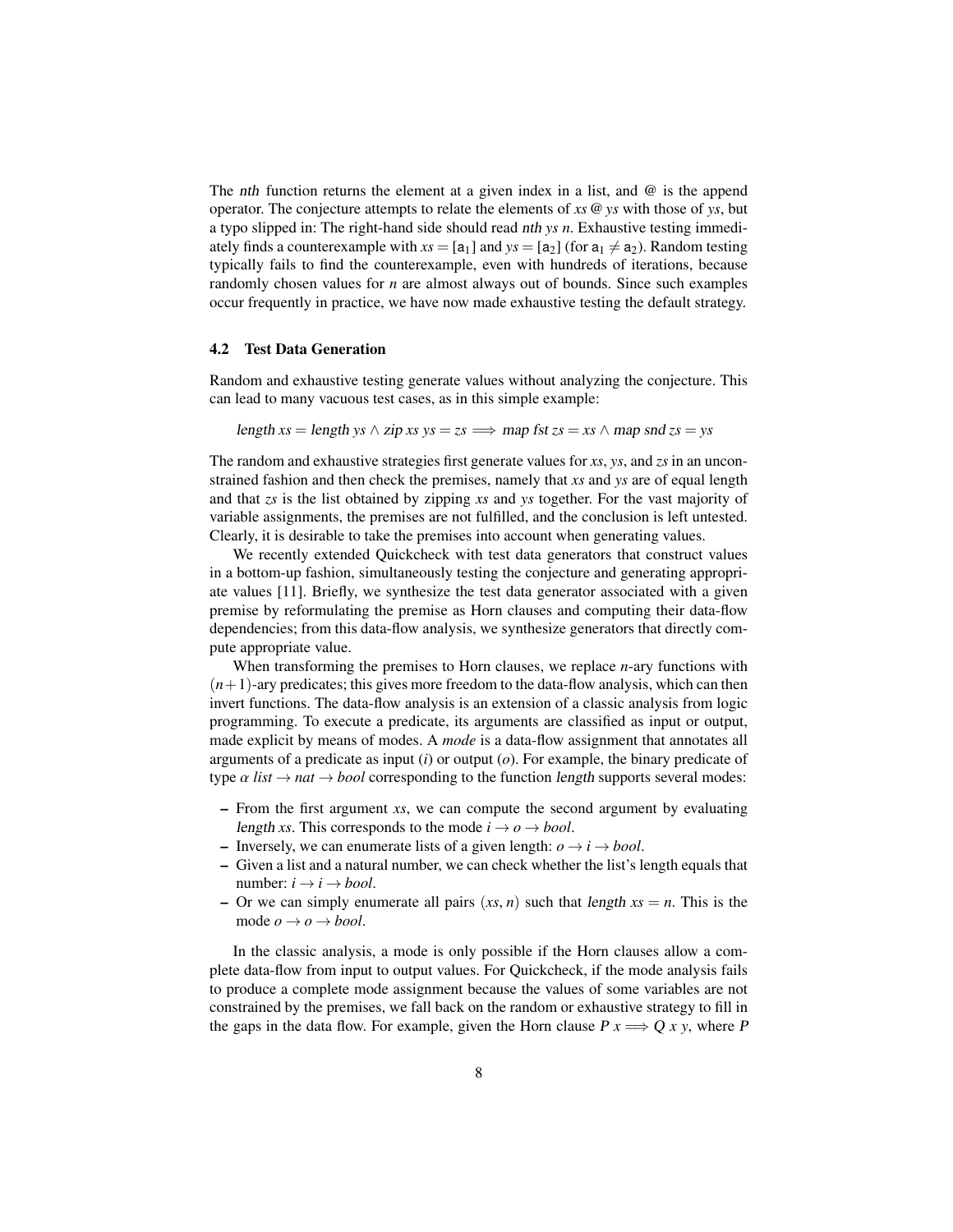supports the modes  $i \rightarrow bool$  and  $o \rightarrow bool$ , the classic analysis fails to find a consistent mode assignment for Q with mode  $o \rightarrow o \rightarrow bool$  because *y* is unconstrained. To generate values for *x* and *y* that fulfill Q, we can generate *x* values using P with  $o \rightarrow bool$ and set *y* to an arbitrary value, then check Q *x y*.

If the conjecture is polymorphic, we can instantiate the type variables with any concrete type for refuting it. Older versions of Quickcheck instantiated type variables with the type of integers, but it is usually preferable to use a small finite type instead, so that existential conjectures  $\exists x$  ::  $\alpha$ . *P x* can be refuted by a finite number of *P* tests.

### 4.3 Narrowing

The random and exhaustive strategies suffer from two important limitations: They cannot refute propositions that existentially quantify over infinite types, and they often repeatedly test formulas with values that check essentially the same execution (e.g., because of symmetries).

Both issues arise from the use of ground values and can be addressed by evaluating the formula symbolically. The technique is called narrowing and is well known from term rewriting. The main idea is to evaluate the conjecture with partially instantiated terms and to progressively refine these terms as needed. Technically, this can be achieved in at least three different ways:

- 1. Target a language that natively supports narrowing, such as the functional-logical language Curry [\[1\]](#page-13-13), instead of ML.
- 2. Simulate narrowing by generating a functional program that includes its own refinement algorithm [\[46\]](#page-14-17).
- 3. Simulate narrowing by embedding the narrowing-based execution with a library of combinators [\[18,](#page-13-14) [30\]](#page-14-19) in a functional language.

We tried out the first two approaches and found that the second approach is faster. The third approach looks promising but would require a more involved translation.

The main benefit of narrowing is its generality: Unlike the random and exhaustive strategies, it can refute existential quantifications over infinite types. Consider the following conjecture:

$$
\forall n. \ \exists m \, :: \, nat. \ n = \text{Suc } m
$$

To disprove it, we must exhibit a natural number *n* such that  $\forall m$ ::*nat*. *n*  $\neq$  Suc *m*. Taking a symbolic view, if we choose  $n = 0$ , it is easy to see that  $n \neq$  Suc *m* is true for every natural number *m* without having to instantiate *m*.

The above example is perhaps too simple to be convincing. A more realistic example is based on the observation that the palindrome  $[a, b, b, a]$  can be split into the list  $[a, b]$ and its reverse  $[b, a]$ . Generalizing this to arbitrary lists, we boldly conjecture that

 $rev xs = xs \implies \exists ys. xs = ys @ rev ys$ 

The narrowing approach immediately finds the counterexample  $xs = [a_1]$ , inferring that there is no witness for *ys* in the infinite domain of lists: If *ys* is empty, *ys*  $\omega$  *rev ys* =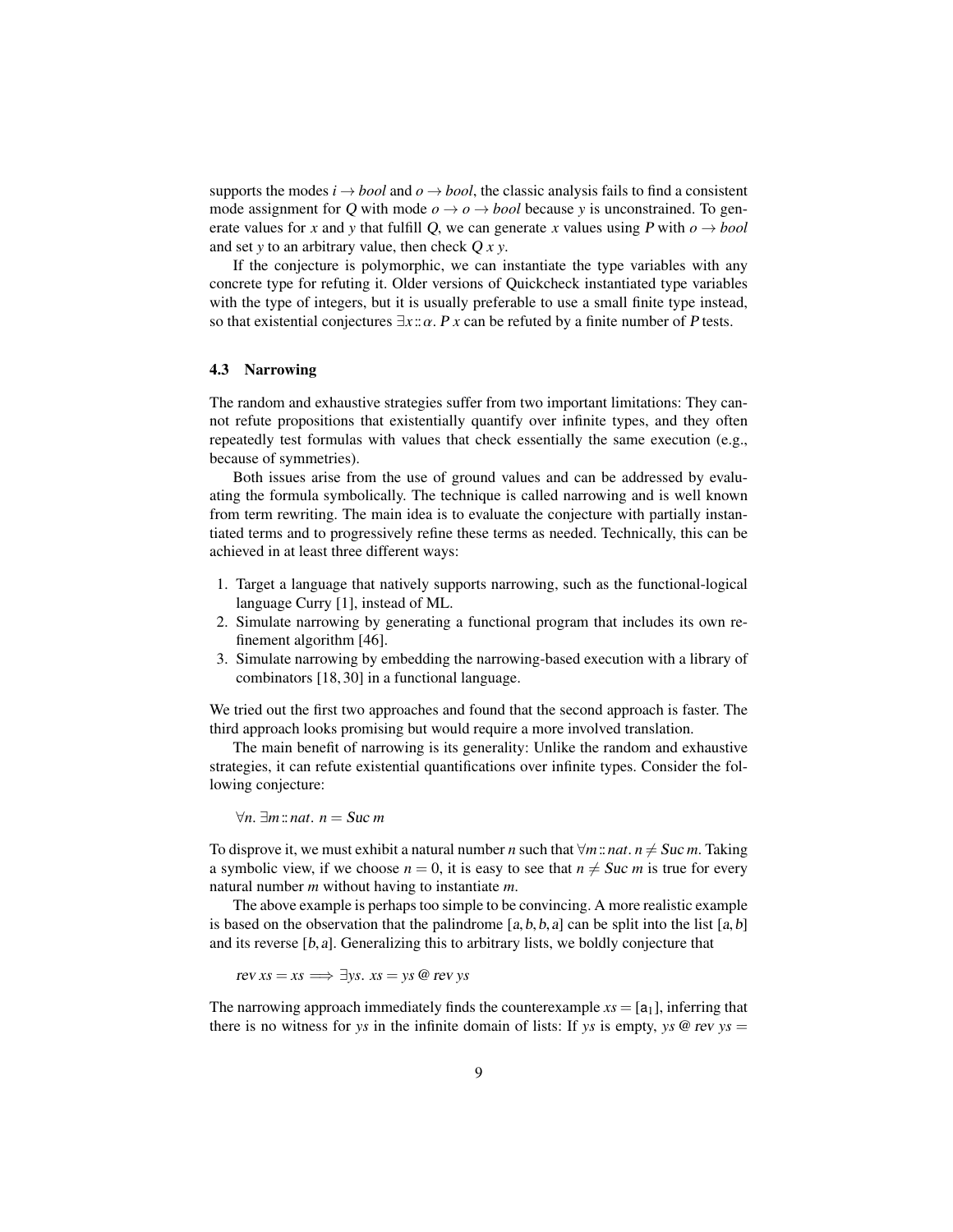$[$   $\neq$  [a<sub>1</sub>], and if *ys* is not empty, *ys* @ *rev ys* consists of at least two elements and hence cannot be equal to  $[a_1]$ .

Narrowing tends to scale better than the random and exhaustive strategies. Consider red–black trees, a binary search data structure with two kinds of node, red and black, that must satisfy a sophisticated invariant involving node coloring. The invariant is captured by a predicate is rbt. If the delete operation is properly implemented, the following property should hold:

is\_rbt 
$$
t \implies
$$
 is\_rbt (delete  $k t$ )

The premise *is\_rbt t* ensures that the tree *t* has a black root node, and in fact, after a few refinements, narrowing will only test symbolic values satisfying this property, already pruning away about half of the overall test cases. As expected, narrowing finds many more counterexamples than random and exhaustive testing on this kind of example. Interestingly, it even performs slightly better than a custom generator that constructs well-formed trees using a sequence of insert operations.

## <span id="page-9-0"></span>5 Nitpick: Countermodel Generation Using SAT Solvers

Irrespective of which strategy is used, Quickcheck recasts the conjecture to disprove into a functional program. An alternative is to let a SAT solver enumerate models of the negated conjecture and relevant definitions and axioms. This approach is implemented in a separate tool called Nitpick [\[8\]](#page-13-6), which relies on the highly optimized Kodkod library [\[53\]](#page-15-2) for the actual reduction to SAT.

Given a conjecture, Nitpick (via Kodkod and the SAT solver) searches for a standard set-theoretic model that falsifies it while satisfying any relevant axioms and definitions. Unlike Quickcheck, which performs its sophisticated code transformations using the Isabelle inference kernel, Nitpick does not certify any of its results and must be trusted.

Nitpick's design was inspired by its predecessor Refute [\[54\]](#page-15-1), which performed a direct reduction to SAT. Nitpick works by systematically enumerating the domain cardinalities for the atomic types (type variables and other uninterpreted types) occurring in the conjecture and generates one Kodkod problem (and ultimately one SAT problem) per cardinality specification [\[5\]](#page-13-15). To exhaust all models up to a given cardinality bound *k* for a formula involving *n* atomic types, it must in principle iterate through *k n* combinations of cardinalities, but a sophisticated monotonicity inference helps prune the search space [\[7\]](#page-13-10). If the conjecture has a finite countermodel, the tool eventually finds it, unless it runs out of resources.

#### 5.1 Basic Translation to Relational Logic

Kodkod's input is expressed in first-order relational logic (FORL), an idiosyncratic formalism that combines elements from first-order logic and relational calculus, extended with a transitive closure operator. SAT solvers are particularly sensitive to the encoding of problems, so special care is needed when translating HOL formulas to FORL. Whenever practicable, HOL constants are mapped to their FORL equivalents, rather than expanded to their definitions.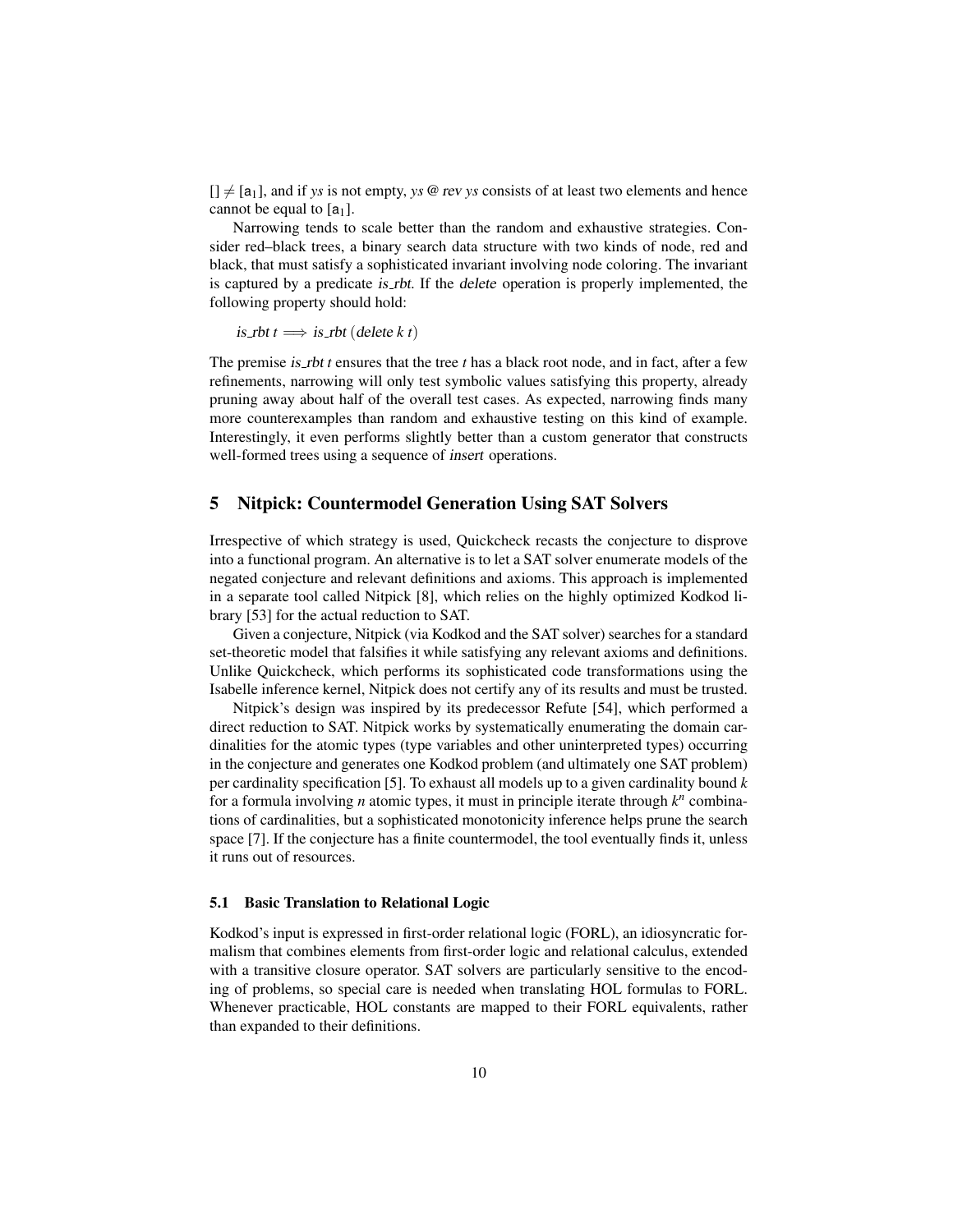As a rule, HOL scalars are mapped to FORL singletons and functions are mapped to FORL relations accompanied by a constraint. An *n*-ary first-order function can be coded as an  $(n+1)$ -ary relation accompanied by a constraint. However, if the return type is *bool*, the function is more efficiently coded as an unconstrained *n*-ary relation. This allows formulas such as  $A^+ \cup B^+ = (A \cup B)^+$  to be translated without taking a detour through ternary relations.

Higher-order quantification and functions bring complications of their own. For example, assuming the cardinality constraints  $|\alpha| = 2$  and  $|\beta| = 3$ , we would like to translate  $\forall g : B \rightarrow \alpha$ .  $g x \neq y$  into something like

 $\forall g$  ⊆ {a<sub>3</sub>, a<sub>4</sub>, a<sub>5</sub>} × {a<sub>1</sub>, a<sub>2</sub>}. ( $\forall a \in \{a_3, a_4, a_5\}$ .  $|g(a)| = 1$ ) →  $g(x) \neq y$ 

but since Kodkod is first-order, the ⊆ symbol is not allowed at the binding site; only  $\epsilon$  is. Skolemization solves half the problem, but for the remaining quantifiers we are forced to adopt an unwieldy *n*-tuple singleton representation of functions, where *n* is the cardinality of the domain. The *n*-tuple simply encodes *g*'s function table. For the formula above, this gives

$$
\forall G \in \{a_1, a_2\}^3. \left(\overbrace{\{a_3\} \times \pi_1(G) \cup \{a_4\} \times \pi_2(G) \cup \{a_5\} \times \pi_3(G)}^{g}\right)(x) \neq y
$$

where *G* is the triple corresponding to *g* and  $\pi_i(G)$  is its *i*th component (i.e., the *i*th entry in the function table). In the body, we convert the singleton *G* to the relational representation, then we apply  $x$  on it. The singleton encoding is also used for passing functions to other functions; fortunately, two optimizations, function specialization and boxing [\[8,](#page-13-6) §5], make this rarely necessary.

### 5.2 Approximation of Infinite Types and Partiality

Because of the axiom of infinity, the type *nat* of natural numbers does not admit any finite models. To work around this, Nitpick considers finite subsets  $\{0,1,\ldots,K-1\}$ of *nat* and maps numbers  $\geq K$  to the undefined value, denoted by  $\star$  and coded as the empty set. Formulas of the form  $\forall n$ ::*nat*. P *n* are treated as  $(\forall n < K, P \, n) \land P \star$ , which usually evaluates to either False (if P *i* gives False for some  $i < K$ ) or  $\star$ , but not to True, since we generally cannot determine statically whether  $P K$ ,  $P (K+1)$ , ..., collectively represented by  $P \star$ , are true. Partiality leads to a Kleene three-valued logic, which is soundly encoded in Kodkod's two-valued logic.

### 5.3 Encoding of (Co)inductive Predicates

Isabelle lets users specify (co)inductive predicates  $p$  by their introduction rules and synthesizes a fixed point definition  $p =$  *Ifp F* or  $p =$  *gfp F* behind the scenes. For performance reasons, Nitpick handles (co)inductive predicates specially rather than simply expanding lfp and gfp to their definitions.

An inductive predicate p is a fixed point, so Nitpick can use the equation  $p = F p$ as the axiomatic specification of  $p$ . In general, this is unsound since it underspecifies  $p$ , but there are two important cases for which this method is sound: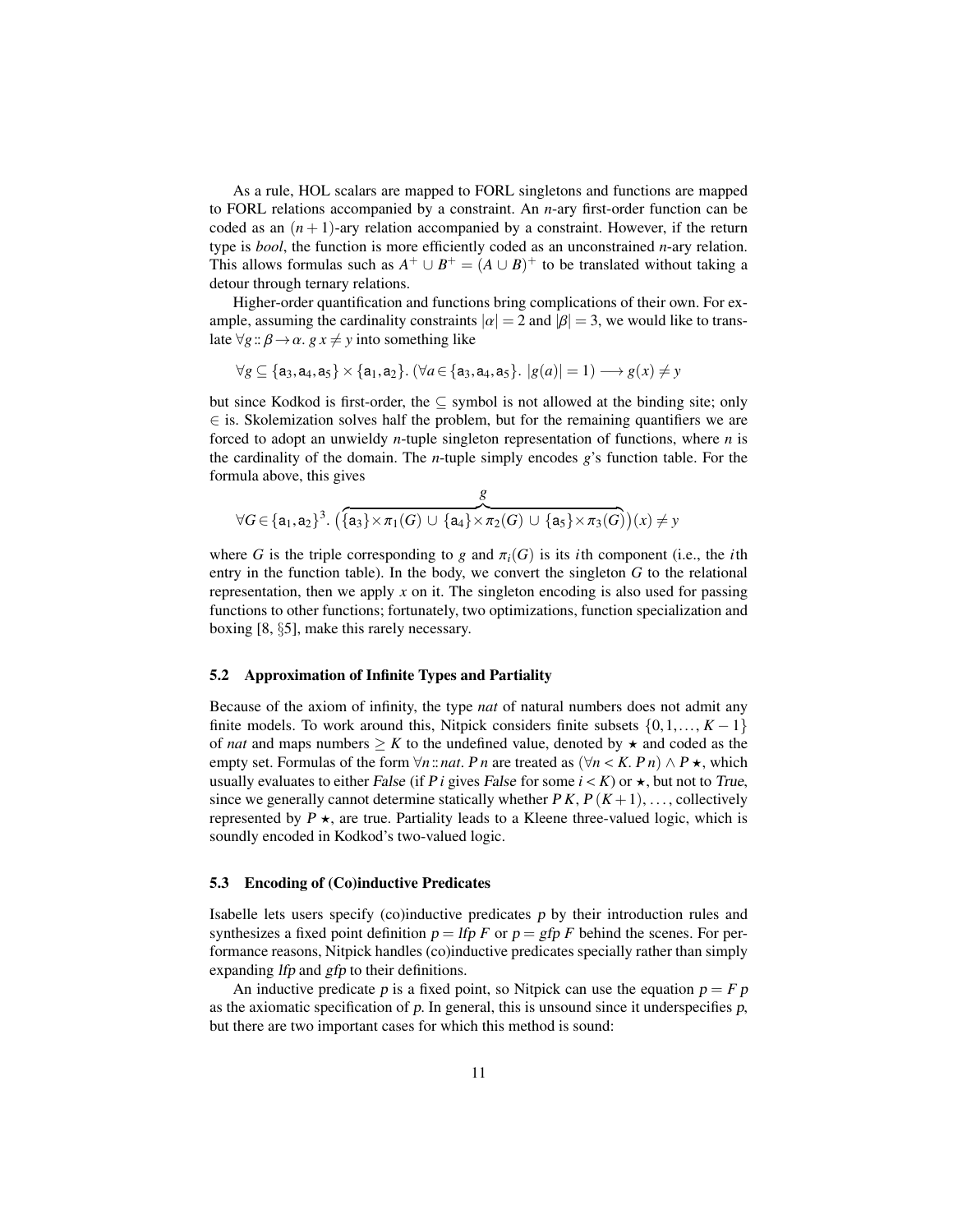- If the recursion in *F* is well-founded [\[12\]](#page-13-16), the fixed point equation  $p = F p$  admits exactly one solution that can safely be taken as  $p$ 's specification.
- If p occurs negatively in the formula, these occurrences can be soundly replaced by a fresh constant q satisfying the axiom  $q = F q$ .

For the remaining positive occurrences of  $p$ , Nitpick unrolls the predicate a given number of times, as in bounded model checking [\[4\]](#page-13-17). The situation is mirrored for coinductive predicates: Positive occurrences are coded using the fixed-point equation, and negative occurrences are unrolled.

### 5.4 Encoding of (Co)inductive Datatypes

In contrast to Isabelle's constructor-oriented treatment of inductive datatypes, Nitpick's FORL axiomatization revolves around selectors and discriminators, following a standard Alloy idiom [\[28\]](#page-14-20). The selector/discriminator view is usually more efficient than the constructor view because it breaks high-arity constructors into several low-arity selectors, with correspondingly smaller function tables in the SAT encoding. For example, the type  $\alpha$  *list* generated from Nil:: $\alpha$  *list* and Cons:: $\alpha \rightarrow \alpha$  *list*  $\rightarrow \alpha$  *list* is axiomatized in terms of the discriminators nilp and consp and the selectors hd and tl, which give access to a nonempty list's head and tail.

The FORL axiomatization specifies a subterm-closed finite substructure of lists. Examples of subterm-closed list substructures using traditional notation are  $\{[], [0], [1]\}$ and  $\{[], [1], [2,1], [0,2,1]\}$ . On the other hand, the set  $L = \{[], [1,1]\}$  is not subtermclosed, because  $t[1,1] = [1] \notin L$ . Given cardinalities for the list type and the item type, the SAT solver enumerates all corresponding subterm-closed list substructures.

Nitpick supports coinductive datatypes, even though Isabelle does not provide a high-level mechanism for defining them. Users can define custom coinductive datatypes from first principles and tell Nitpick to substitute its efficient FORL axiomatization for their definitions.

# 6 Related Work

Isabelle is not the only interactive theorem prover that provides a palette of automatic proof and disproof tools. We briefly review what the other popular provers have to offer.

- HOL4 [\[20,](#page-13-1) [49\]](#page-15-9) includes the original version of Metis [\[24\]](#page-14-9) and an integration of SMT solvers [\[55\]](#page-15-10) with proof reconstruction for Z3 [\[10\]](#page-13-12).
- PVS includes a Quickcheck-like random testing tool [\[36\]](#page-14-21) and integrates the SMT solver Yices as an oracle [\[47\]](#page-14-22).
- For Mizar, the MizAR web service  $[45]$  is a recent addition that exploits external resolution provers in the style of Sledgehammer.
- The Sedan version of ACL2 includes a counterexample generator based on random testing [\[13\]](#page-13-18). The tool analyses the goal to compute dependencies between free variables, similar to Quickcheck's data-flow analysis.
- Although Coq has a considerable user base, advisory tools are conspicuously missing. An SMT integration with proof certification is in the works [\[27\]](#page-14-24).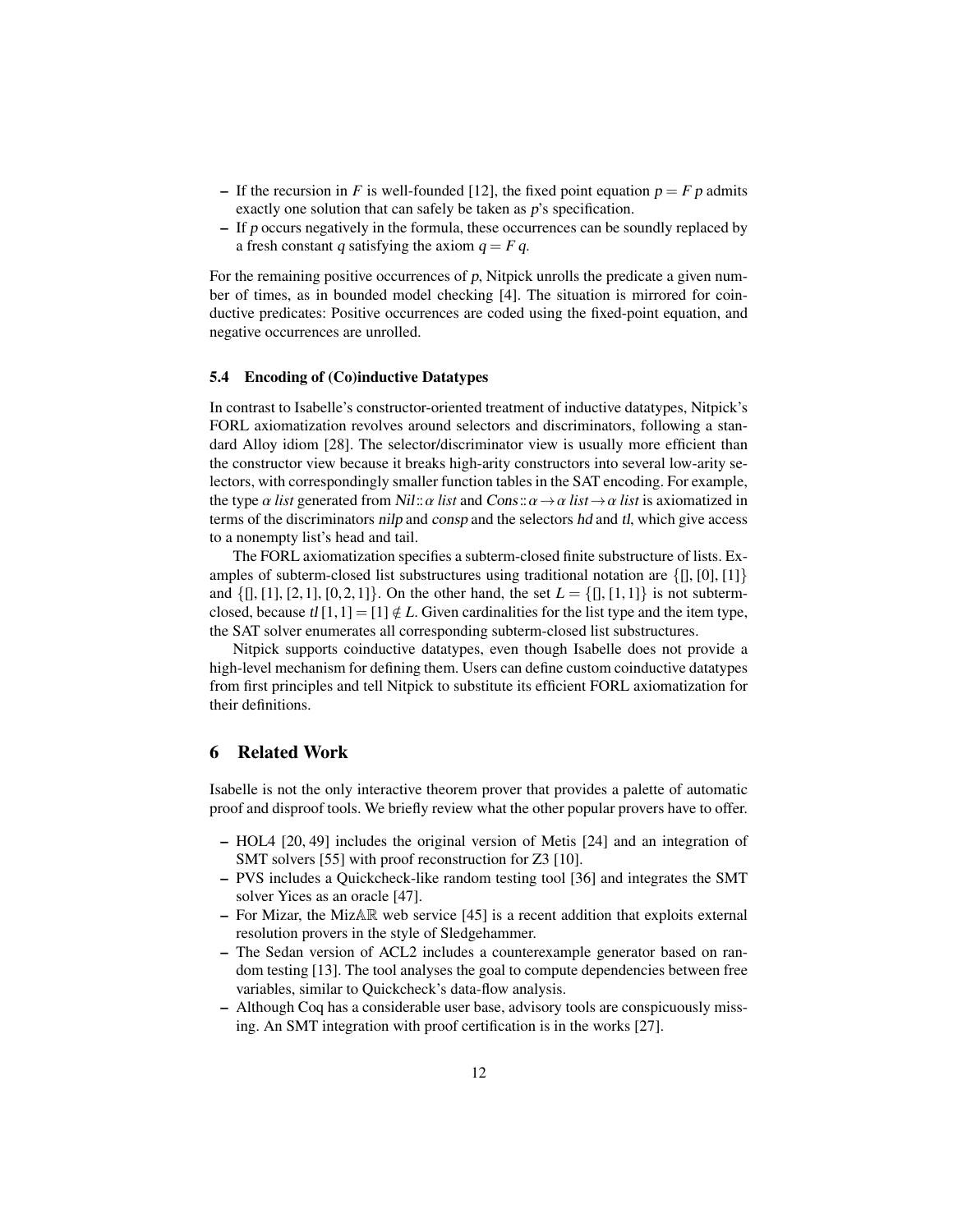– Earlier versions of the Agda proof assistant included a version of QuickCheck [\[17\]](#page-13-19), but like the original QuickCheck for Haskell it required users to write dedicated data generators for custom datatypes. The Agsy tool [\[29,](#page-14-25) [30\]](#page-14-19) implements narrowing for both counterexample generation and proof search. An integration of the equational prover Waldmeister is under development [\[19\]](#page-13-20).

## 7 Conclusion

Isabelle offers a wide range of automatic tools for proving and disproving conjectures. Some of them are built into the theorem prover, but increasingly these activities are delegated to highly optimized external tools, such as resolution provers, SAT solvers, and SMT solvers. While there have been several attempts at integrating external provers and disprovers in various interactive theorem provers, Isabelle is probably the only interactive prover where external tools play such a prominent role, to the extent that they are now seen as indispensable by many if not most users.

In terms of usefulness, Sledgehammer is second only to the simplifier and tableau prover. But the counterexample generators also provide invaluable help and encourage a lightweight explorative style to formal proof development, as championed by Alloy [\[25\]](#page-14-5). Because it is so fast, Quickcheck is enabled by default to run on all conjectures. Users are so accustomed to its feedback that they rarely realize to what extent they benefit from it. Every now and then, Nitpick finds a counterexample beyond Quickcheck's reach. As developers of both tools, we frequently receive emails from users grateful to have been spared "several hours of hard work."

An explanation for Sledgehammer, Quickcheck, and Nitpick's success is that they are included with Isabelle and require no additional installation steps. External tools necessary to their operation are either included in the official Isabelle packages or accessible as online services. Multi-core architectures and remote servers help to bear the burden of (dis)proof, so that users can continue working on a manual proof while the tools run in the background.

Another important design goal for all three tools was one-click invocation. Users should not need to preprocess the goals, specify options, or implement custom data generators. Even better than one-click invocation is zero-click invocation, whereby the tools spontaneously run on newly entered conjectures. A more flexible user interface, such as the experimental jEdit-based PIDE [\[58\]](#page-15-11), could help further here, by asynchronously dispatching the tools to tackle any unfinished proofs in the current proof document, irrespective of the text cursor's location.

Interactive theorem proving is still challenging, but thanks to a new generation of automatic proof and disproof tools and the wide availability of multi-core processors with spare CPU cycles, it is much easier and more enjoyable now than it was only a few years ago.

Acknowledgment. We thank Alexander Krauss, Mark Summerfield, and Thomas Türk for suggesting several textual improvements.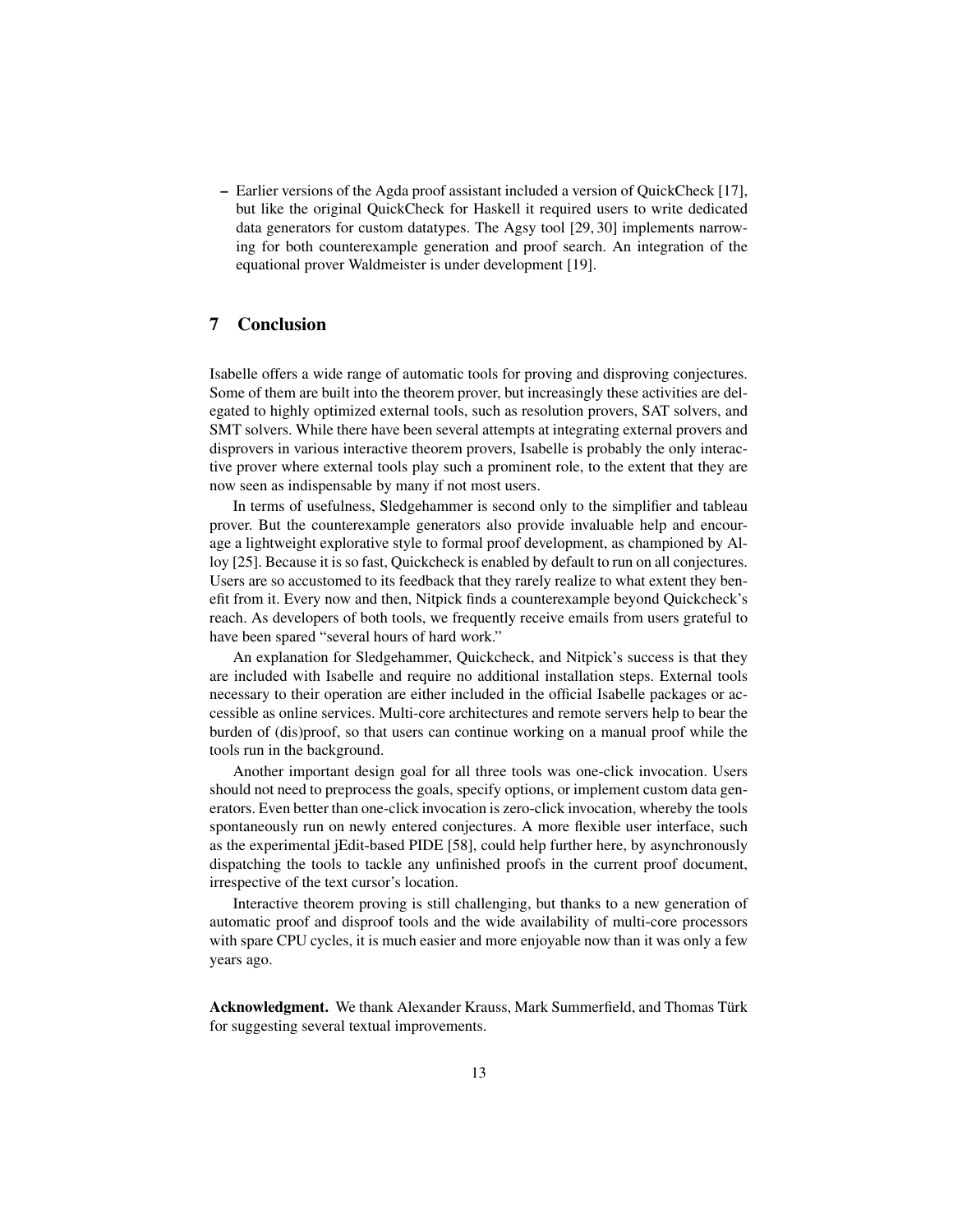## References

- <span id="page-13-13"></span>1. Antoy, S., Hanus, M.: Functional logic programming. Commun. ACM 53, 74–85 (2010)
- <span id="page-13-7"></span>2. Barrett, C., Tinelli, C.: CVC3. In: Damm, W., Hermanns, H. (eds.) CAV 2007. LNCS, vol. 4590, pp. 298–302. Springer (2007)
- <span id="page-13-3"></span>3. Berghofer, S., Nipkow, T.: Random testing in Isabelle/HOL. In: Cuellar, J., Liu, Z. (eds.) SEFM 2004. pp. 230–239. IEEE C.S. (2004)
- <span id="page-13-17"></span>4. Biere, A., Cimatti, A., Clarke, E.M., Zhu, Y.: Symbolic model checking without BDDs. In: Cleaveland, R. (ed.) TACAS '99. LNCS, vol. 1579, pp. 193–207. Springer (1999)
- <span id="page-13-15"></span>5. Blanchette, J.C.: Relational analysis of (co)inductive predicates, (co)inductive datatypes, and (co)recursive functions. Softw. Qual. J. To appear
- <span id="page-13-2"></span>6. Blanchette, J.C., Bohme, S., Paulson, L.C.: Extending Sledgehammer with SMT solvers. In: ¨ Bjørner, N., Sofronie-Stokkermans, V. (eds.) CADE-23. LNAI, Springer, to appear
- <span id="page-13-10"></span>7. Blanchette, J.C., Krauss, A.: Monotonicity inference for higher-order formulas. J. Auto. Reas. To appear
- <span id="page-13-6"></span>8. Blanchette, J.C., Nipkow, T.: Nitpick: A counterexample generator for higher-order logic based on a relational model finder. In: Kaufmann, M., Paulson, L. (eds.) ITP 2010. LNCS, vol. 6172, pp. 131–146. Springer (2010)
- <span id="page-13-9"></span>9. Böhme, S., Nipkow, T.: Sledgehammer: Judgement Day. In: Giesl, J., Hähnle, R. (eds.) IJCAR 2010. LNAI, vol. 6173, pp. 107–121. Springer (2010)
- <span id="page-13-12"></span>10. Bohme, S., Weber, T.: Fast LCF-style proof reconstruction for Z3. In: Kaufmann, M., Paul- ¨ son, L. (eds.) ITP 2010. LNCS, vol. 6172, pp. 179–194. Springer (2010)
- <span id="page-13-5"></span>11. Bulwahn, L.: Smart test data generators via logic programming. In: Gallagher, J.P., Gelfond, M. (eds.) ICLP '11 (Technical Communications). Leibniz International Proceedings in Informatics, vol. 11, pp. 139–150. Schloss Dagstuhl, Leibniz-Zentrum fur Informatik (2011) ¨
- <span id="page-13-16"></span>12. Bulwahn, L., Krauss, A., Nipkow, T.: Finding lexicographic orders for termination proofs in Isabelle/HOL. In: Schneider, K., Brandt, J. (eds.) TPHOLs 2007. LNCS, vol. 4732, pp. 38–53. Springer (2007)
- <span id="page-13-18"></span>13. Chamarthi, H.R., Dillinger, P., Kaufmann, M., Manolios, P.: Integrating testing and interactive theorem proving (2011), available at <http://arxiv.org/pdf/1105.4394>
- <span id="page-13-4"></span>14. Claessen, K., Hughes, J.: QuickCheck: A lightweight tool for random testing of Haskell programs. In: ICFP '00. pp. 268–279. ACM (2000)
- <span id="page-13-11"></span>15. Claessen, K., Lillieström, A., Smallbone, N.: Sort it out with monotonicity: Translating between many-sorted and unsorted first-order logic. In: Bjørner, N., Sofronie-Stokkermans, V. (eds.) CADE-23. LNAI, Springer, to appear
- <span id="page-13-8"></span>16. Dutertre, B., de Moura, L.: The Yices SMT solver (2006), available at [http://yices.csl.sri.](http://yices.csl.sri.com/tool-paper.pdf) [com/tool-paper.pdf](http://yices.csl.sri.com/tool-paper.pdf)
- <span id="page-13-19"></span>17. Dybjer, P., Haiyan, Q., Takeyama, M.: Combining testing and proving in dependent type theory. In: Basin, D.A., Wolff, B. (eds.) TPHOLs 2003. LNCS, vol. 2758, pp. 188–203. Springer (2003)
- <span id="page-13-14"></span>18. Fischer, S., Kiselyov, O., Shan, C.: Purely functional lazy non-deterministic programming. In: ICFP '09. pp. 11–22. ACM (2009)
- <span id="page-13-20"></span>19. Foster, S., Struth, G.: Integrating an automated theorem prover into Agda. In: Bobaru, M.G., Havelund, K., Holzmann, G.J., Joshi, R. (eds.) NFM 2011. LNCS, vol. 6617, pp. 116–130 (2011)
- <span id="page-13-1"></span>20. Gordon, M.J.C., Melham, T.F. (eds.): Introduction to HOL: A Theorem Proving Environment for Higher Order Logic. Cambridge University Press (1993)
- <span id="page-13-0"></span>21. Gordon, M.J.C., Milner, R., Wadsworth, C.P.: Edinburgh LCF: A Mechanised Logic of Computation, LNCS, vol. 78. Springer (1979)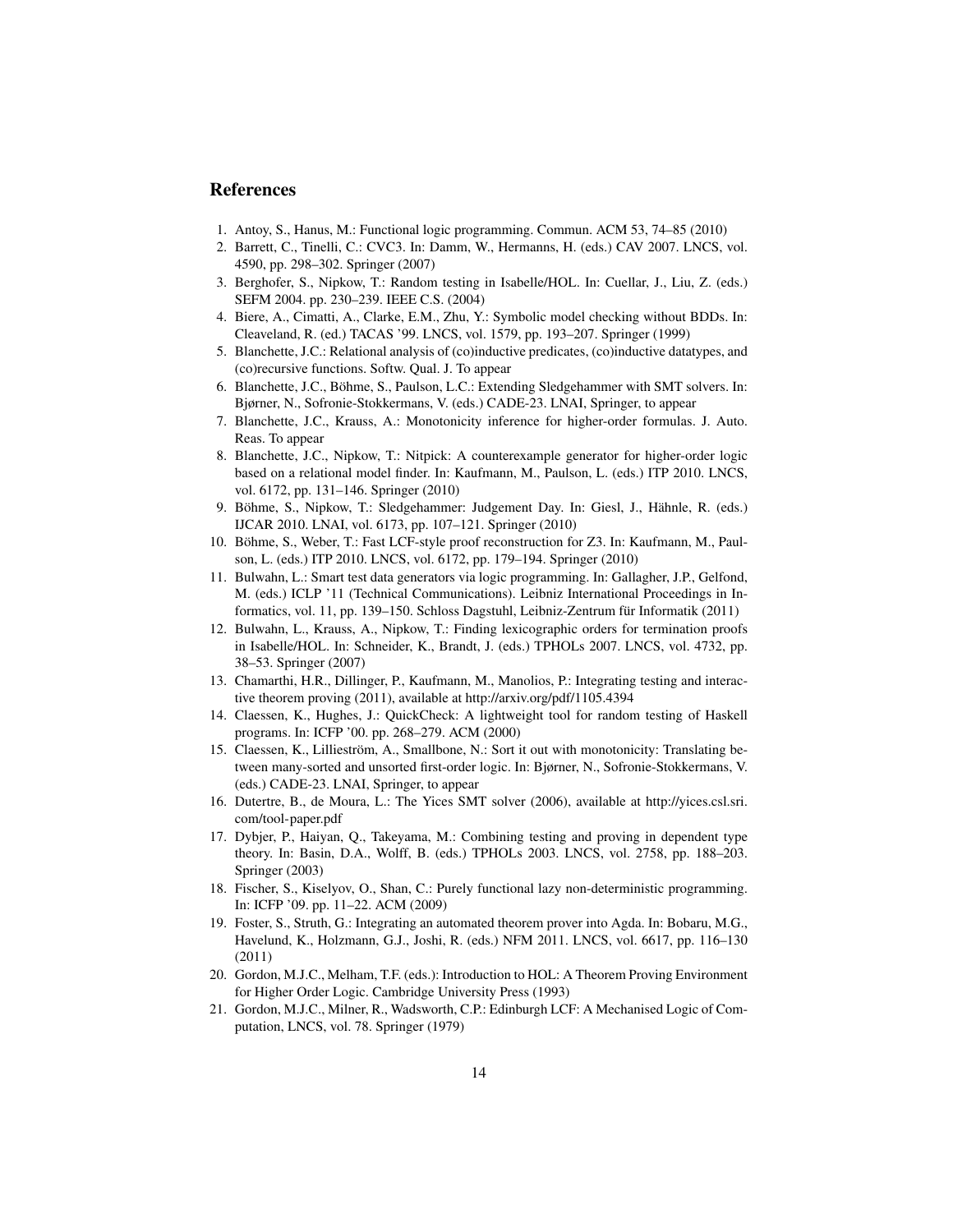- <span id="page-14-18"></span>22. Haftmann, F., Nipkow, T.: Code generation via higher-order rewrite systems. In: FLOPS 2010. LNCS, vol. 6009, pp. 103–117. Springer (2010)
- <span id="page-14-16"></span>23. Hoder, K., Voronkov, A.: Sine qua non for large theory reasoning. In: Bjørner, N., Sofronie-Stokkermans, V. (eds.) CADE-23. LNAI, Springer, to appear
- <span id="page-14-9"></span>24. Hurd, J.: First-order proof tactics in higher-order logic theorem provers. In: Archer, M., Di Vito, B., Muñoz, C. (eds.) Design and Application of Strategies/Tactics in Higher Order Logics. pp. 56–68. No. CP-2003-212448 in NASA Technical Reports (2003)
- <span id="page-14-5"></span>25. Jackson, D.: Software Abstractions: Logic, Language, and Analysis. MIT Press (2006)
- <span id="page-14-6"></span>26. Kaufmann, M., Manolios, P., Moore, J.S.: Computer-Aided Reasoning: An Approach. Kluwer (2000)
- <span id="page-14-24"></span>27. Keller, C.: Cooperation between SAT, SMT provers and Coq
- <span id="page-14-20"></span>28. Kuncak, V., Jackson, D.: Relational analysis of algebraic datatypes. In: Gall, H.C. (ed.) ESEC/FSE '05 (2005)
- <span id="page-14-25"></span>29. Lindblad, F.: Higher-order proof construction based on first-order narrowing. Electr. Notes Theor. Comput. Sci. 196, 69–84 (2008)
- <span id="page-14-19"></span>30. Lindblad, F.: Property directed generation of first-order test data. In: Morazan, M. (ed.) TFP ´ 2007. pp. 105–123. Intellect (2008)
- <span id="page-14-10"></span>31. Meng, J., Paulson, L.C.: Translating higher-order clauses to first-order clauses. J. Auto. Reas. 40(1), 35–60 (2008)
- <span id="page-14-14"></span>32. Meng, J., Paulson, L.C.: Lightweight relevance filtering for machine-generated resolution problems. J. Applied Logic 7(1), 41–57 (2009)
- <span id="page-14-13"></span>33. de Moura, L.M., Bjørner, N.: Z3: An efficient SMT solver. In: Ramakrishnan, C.R., Rehof, J. (eds.) TACAS 2008. LNCS, vol. 4963, pp. 337–340. Springer (2008)
- <span id="page-14-1"></span>34. Nipkow, T.: A tutorial introduction to structured Isar proofs (2011), available at <http://> <isabelle.in.tum.de/dist/Isabelle/doc/isar-overview.pdf>
- <span id="page-14-0"></span>35. Nipkow, T., Paulson, L.C., Wenzel, M.: Isabelle/HOL: A Proof Assistant for Higher-Order Logic, LNCS, vol. 2283. Springer (2002)
- <span id="page-14-21"></span>36. Owre, S.: Random testing in PVS. In: AFM '06 (2006)
- <span id="page-14-2"></span>37. Paulson, L.C.: Set theory for verification: I. From foundations to functions. J. Auto. Reas. 11(3), 353–389 (1993)
- <span id="page-14-3"></span>38. Paulson, L.C.: Set theory for verification: II. Induction and recursion. J. Auto. Reas. 15(2), 167–215 (1995)
- <span id="page-14-7"></span>39. Paulson, L.C.: Generic automatic proof tools. In: Veroff, R. (ed.) Automated Reasoning and its Applications: Essays in Honor of Larry Wos, pp. 23–47. MIT Press (1997)
- <span id="page-14-8"></span>40. Paulson, L.C.: A generic tableau prover and its integration with Isabelle. J. Univ. Comp. Sci. 5(3), 73–87 (1999)
- <span id="page-14-4"></span>41. Paulson, L.C., Blanchette, J.C.: Three years of experience with Sledgehammer, a practical link between automatic and interactive theorem provers. In: Sutcliffe, G., Ternovska, E., Schulz, S. (eds.) IWIL-2010 (2010)
- <span id="page-14-11"></span>42. Paulson, L.C., Susanto, K.W.: Source-level proof reconstruction for interactive theorem proving. In: Schneider, K., Brandt, J. (eds.) TPHOLs 2007. LNCS, vol. 4732, pp. 232–245 (2007)
- <span id="page-14-15"></span>43. Ranise, S., Tinelli, C.: The SMT-LIB standard: Version 1.2 (2006), available at [http://goedel.](http://goedel.cs.uiowa.edu/smtlib/papers/format-v1.2-r06.08.30.pdf) [cs.uiowa.edu/smtlib/papers/format-v1.2-r06.08.30.pdf](http://goedel.cs.uiowa.edu/smtlib/papers/format-v1.2-r06.08.30.pdf)
- <span id="page-14-12"></span>44. Riazanov, A., Voronkov, A.: The design and implementation of Vampire. AI Comm. 15(2–3), 91–110 (2002)
- <span id="page-14-23"></span>45. Rudnicki, P., Urban, J.: Escape to ATP for Mizar. In: PxTP-2011 (2011)
- <span id="page-14-17"></span>46. Runciman, C., Naylor, M., Lindblad, F.: SmallCheck and Lazy SmallCheck: Automatic exhaustive testing for small values. In: Haskell Symposium '08. pp. 37–48. ACM (2008)
- <span id="page-14-22"></span>47. Rushby, J.M.: Tutorial: Automated formal methods with PVS, SAL, and Yices. In: Hung, D.V., Pandya, P. (eds.) SEFM 2006. p. 262. IEEE (2006)